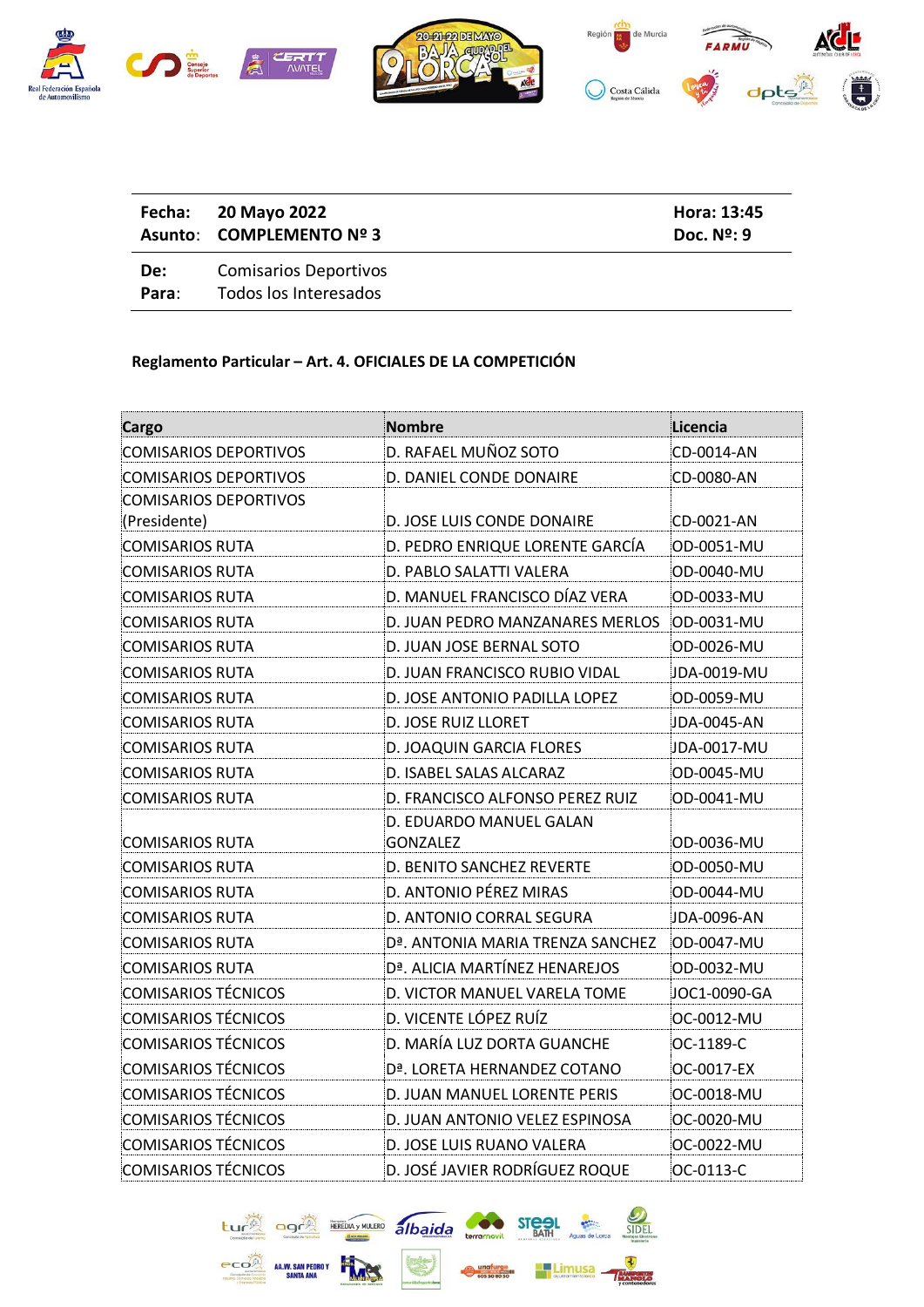





| <b>COMISARIOS TÉCNICOS</b>     | D. JOSE ANDRES GARCIA SALAS                    | OC-0021-MU     |
|--------------------------------|------------------------------------------------|----------------|
| <b>COMISARIOS TÉCNICOS</b>     | D. JOSE LAGO PRESA                             | JOC-0182-GA    |
| <b>COMISARIOS TÉCNICOS</b>     | D. FRANCISCO LUIS CALVO-MANZANO<br>VAZQUEZ     | JOC/I-0024-ESP |
| COMISARIOS TÉCNICOS            | D. FRANCISCO DE ASIS ALVAREZ FRANCO OC-0003-EX |                |
| <b>COMISARIOS TÉCNICOS</b>     | D. EDUARDO RICARDO GUILLÉN<br>GIMÉNEZ          | OC-0543-CV     |
| <b>COMISARIOS TÉCNICOS</b>     | D. ANTONIO LÓPEZ RUÍZ                          | OC-0014-MU     |
| <b>COMISARIOS TÉCNICOS</b>     | D. ALEJANDRO GONZÁLEZ ÁLVAREZ                  | OC-0073-C      |
| <b>CRONOMETRADORES</b>         | D. PEDRO ANTONIO MOLINA TORRES                 | OB-0026-MU     |
| <b>CRONOMETRADORES</b>         | D. PEDRO COB CHOCANO                           | OB-0100-M      |
| <b>CRONOMETRADORES</b>         | Dª. MARTA NAVARRO CARRILLO                     | OB-0021-MU     |
| <b>CRONOMETRADORES</b>         | D. JOSE ANTONIO COLLAR FERNANDEZ               | OB-0002-M      |
| <b>CRONOMETRADORES</b>         | D. IVAN DAVID CAMPOS DEL CANTO                 | OB-0081-M      |
| <b>CRONOMETRADORES</b>         | D. FERNANDO MARTINEZ CORDERO                   | OB-0099-M      |
| <b>CRONOMETRADORES</b>         | Dª. ELENA VILLAZON CUADRA                      | OB-0011-M      |
| <b>CRONOMETRADORES</b>         | D. DIEGO UBEDA LÓPEZ                           | OB-0020-MU     |
| <b>CRONOMETRADORES</b>         | D <sup>a</sup> . DESIREE DE JODAR MENDEZ       | OB-0028-MU     |
| <b>CRONOMETRADORES</b>         | Dª. CATALINA ZAMORA CORTIJOS                   | OB-0022-MU     |
| <b>CRONOMETRADORES</b>         | D. BORJA CUBERO QUINTANILLA                    | OB-0027-MU     |
| <b>CRONOMETRADORES</b>         | D. ANTONIO DANIEL FRAGA GARCIA                 | OB-0107-M      |
| <b>CRONOMETRADORES</b>         | Dª. ANA BELÉN BARROSO MECATI                   | OB-0038-M      |
| <b>CRONOMETRADORES</b>         | D. ANA LORENTE FEREZ                           | OB-0004-MU     |
| <b>CRONOMETRADORES</b>         | D. ALMUDENA COB CHOCANO                        | OB-0082-M      |
| <b>CRONOMETRADORES</b>         | D. ALFONSO GOMEZ GALAN                         | OB-0039-M      |
| DELEGADO TÉCNICO RFEDA         | D. MIGUEL ÁNGEL HERNÁNDEZ DÍAZ                 | JOC-1173-C     |
| ADJUNTO DELEGADO TÉCNICO       |                                                |                |
| <b>RFEDA</b>                   | Dª. MARÍA LUZ DORTA GUANCHE                    | OC-1189-C      |
| <b>DIRECTOR DE CARRERA</b>     | D. JOSE MULERO PEÑAS                           | DC-0007-MU     |
| DIRECTORES ADJUNTOS            | D. RICARDO SANCHEZ LAMAS                       | DC-0004-M      |
| <b>DIRECTORES ADJUNTOS</b>     | D. JOSE FRANCISCO PARRA JURADO                 | DC-0048-AN     |
| JEFE COMISARIOS TÉCNICOS       | D. JOSE LUIS RUANO GARCÍA                      | JOC-0008-MU    |
| JEFE DE CRONOMETRAJE           | D. ANDRES MARTINEZ BERNACER                    | JOB-0021-M     |
|                                | D. PATRICIO-BENIGNO ASENSIO                    |                |
| JEFE SERVICIOS MÉDICOS         | MARQUEZ                                        | JOM-0001-AN    |
| JEFES DE TRAMOS                | D. JUAN MIGUEL GALLEGO LÓPEZ                   | JDA-0018-MU    |
| JEFES DE TRAMOS                | D. DAVID RODRIGUEZ ARRIBAS                     | DC-0009-M      |
| JEFES DE TRAMOS                | D. ANTONIO BERNAL SOTO                         | DC-0003-MU     |
| OBSERVADOR RFEDA               | Dª. VIRGINIA GOMEZ FERNANDEZ                   | DC/I-0068-ESP  |
| RELACIONES CONCURSANTES        | D. CESAR ABRALDES BARON                        | DC-0008-AR     |
| <b>RELACIONES CONCURSANTES</b> | Dª. ALEJANDRA MULERO MATEO                     | CD-0021-MU     |
| <b>RELACIONES PRENSA</b>       | D. DAVID GARNES                                |                |